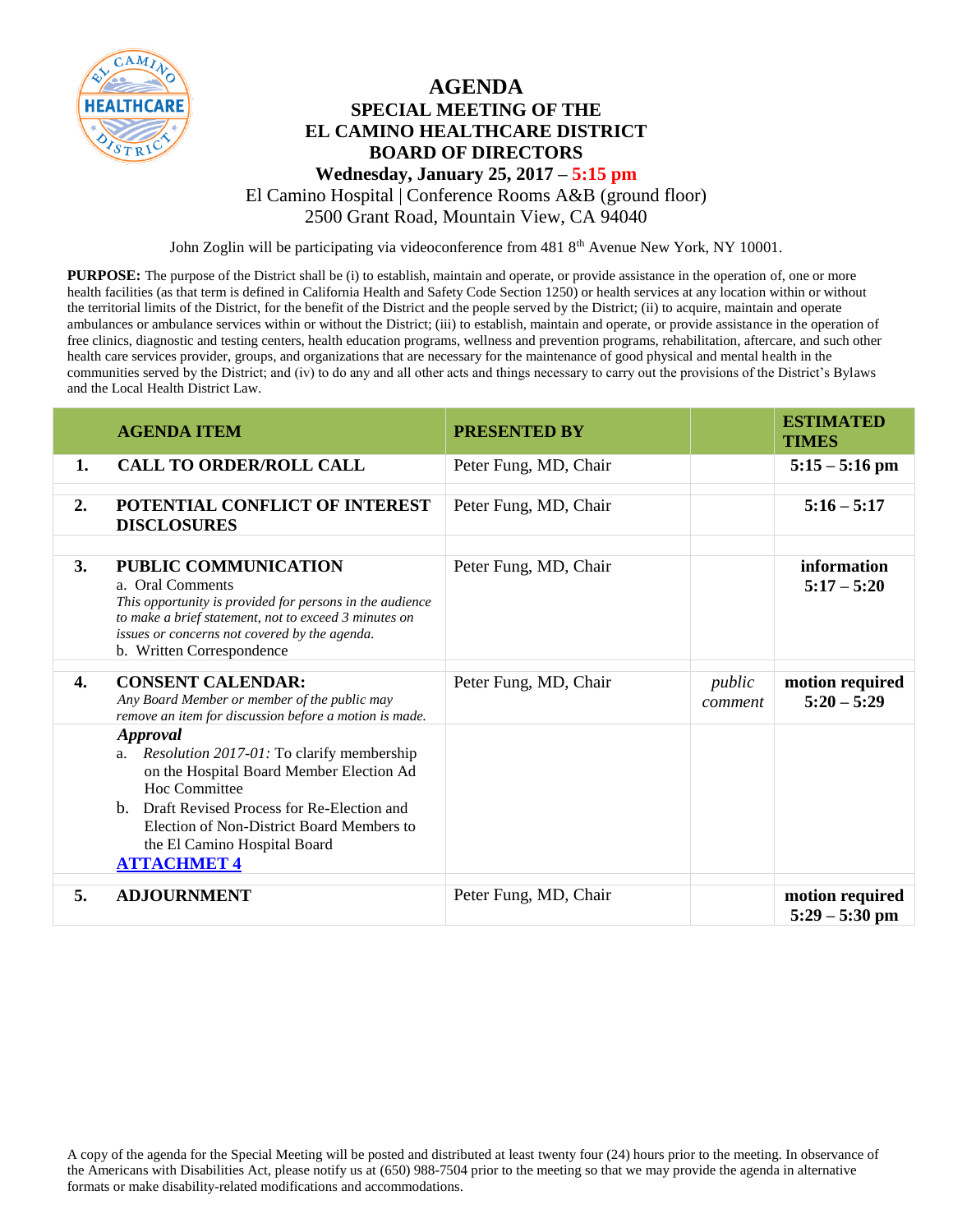# **ECHD BOARD MEETING AGENDA ITEM COVER SHEET**

<span id="page-1-0"></span>

| Item:                                                                                                                                                                                                                                                                                                                           | <b>Consent Calendar:</b>                                                                                                  |  |
|---------------------------------------------------------------------------------------------------------------------------------------------------------------------------------------------------------------------------------------------------------------------------------------------------------------------------------|---------------------------------------------------------------------------------------------------------------------------|--|
|                                                                                                                                                                                                                                                                                                                                 | a. Resolution 2017-01 To Clarify Membership<br>on the Hospital Board Member Election Ad                                   |  |
|                                                                                                                                                                                                                                                                                                                                 | <b>Hoc Committee</b>                                                                                                      |  |
|                                                                                                                                                                                                                                                                                                                                 | b. Draft Revised Process for Re-Election and<br>Election of Non-District Board Members to<br>the El Camino Hospital Board |  |
|                                                                                                                                                                                                                                                                                                                                 | El Camino Healthcare District Board of Directors                                                                          |  |
|                                                                                                                                                                                                                                                                                                                                 | January 25, 2017                                                                                                          |  |
| <b>Responsible party:</b>                                                                                                                                                                                                                                                                                                       | Cindy Murphy, Board Liaison                                                                                               |  |
| <b>Action requested:</b>                                                                                                                                                                                                                                                                                                        | For Approval                                                                                                              |  |
| Background: The attached proposed resolution and revised process document provide<br>clarification that a member of the El Camino Hospital Governance Committee shall be<br>appointed to advise the Ad hoc Committee in keeping with the past practice of the Board of<br>Directors at the time Resolution 2016-08 was adopted. |                                                                                                                           |  |
| Committees that reviewed the issue and recommendation, if any: None                                                                                                                                                                                                                                                             |                                                                                                                           |  |
| <b>Summary and Session Objectives:</b>                                                                                                                                                                                                                                                                                          |                                                                                                                           |  |
| To obtain Board approval of Resolution 2017-01 and the Draft Revised Process for Re-Election<br>and Election of Non-District Board Members to the El Camino Hospital Board.                                                                                                                                                     |                                                                                                                           |  |
| Suggested discussion questions: None. This is a Consent Item.                                                                                                                                                                                                                                                                   |                                                                                                                           |  |
| Proposed Board motion(s), if any:                                                                                                                                                                                                                                                                                               |                                                                                                                           |  |
| 1. To approve Draft Resolution 2017-01                                                                                                                                                                                                                                                                                          |                                                                                                                           |  |
| 2. To approve the Draft Revised Process for Re-Election and Election of Non-District Board<br>Members to the El Camino Hospital Board.                                                                                                                                                                                          |                                                                                                                           |  |
| <b>LIST OF ATTACHMENTS:</b>                                                                                                                                                                                                                                                                                                     |                                                                                                                           |  |
| 1. Draft Resolution 2017-01                                                                                                                                                                                                                                                                                                     |                                                                                                                           |  |
| 2. To approve the Draft Revised Process for Re-Election and Election of Non-District Board<br>Members to the El Camino Hospital Board.                                                                                                                                                                                          |                                                                                                                           |  |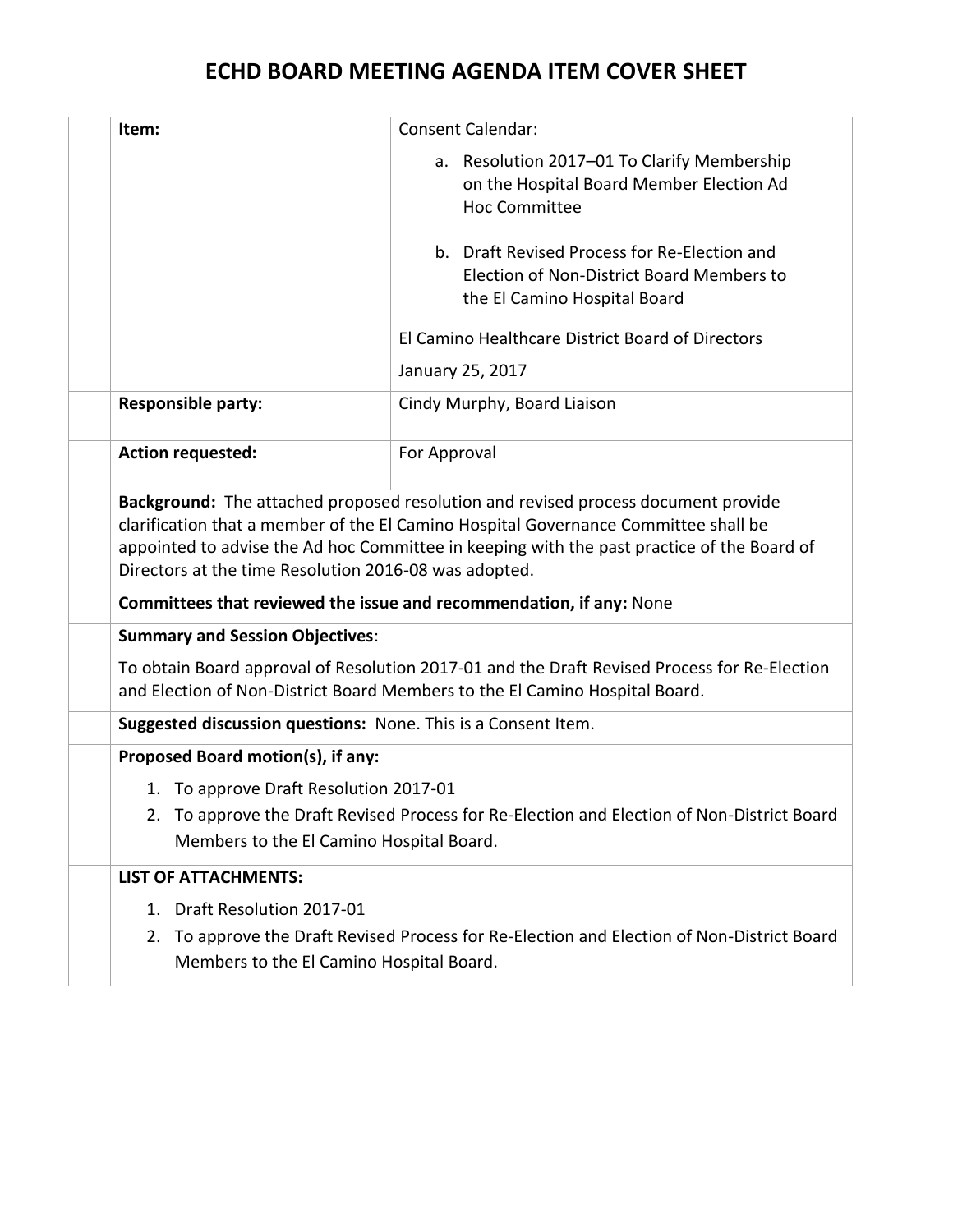#### **DRAFT**

### **EL CAMINO HEALTH CARE DISTRICT RESOLUTION 2017-01**

**WHEREAS**, the Board of Directors has previously adopted Resolution 2016-08 providing for the appointment of the El Camino Hospital Board Member Election Ad Hoc Committee ("Ad Hoc Committee");

**WHEREAS**, Resolution 2016-08 needs to be clarified with respect to the membership of the Committee so that it reflects the intent and past practice of the Board of Directors as of the date of its adoption; now therefore be it

**RESOLVED**, that Julia E. Miller and David Reeder are the sole members of the Ad Hoc Committee; be it further

**RESOLVED,** that Gary Kalbach shall serve as Advisor to the Committee pursuant to a designation by the Governance Committee Chair of El Camino Hospital to be Advisor to be consistent with the applicable District Policy.

**DULY PASSED AND ADOPTED** at a Special Meeting held on January 25, 2017 by the following votes:

AYES:

NOES:

ABSTENTIONS:

ABSENT:

 $\mathcal{L}$  , we can also the set of the set of the set of the set of the set of the set of the set of the set of the set of the set of the set of the set of the set of the set of the set of the set of the set of the set of Julia E. Miller Secretary, El Camino Healthcare District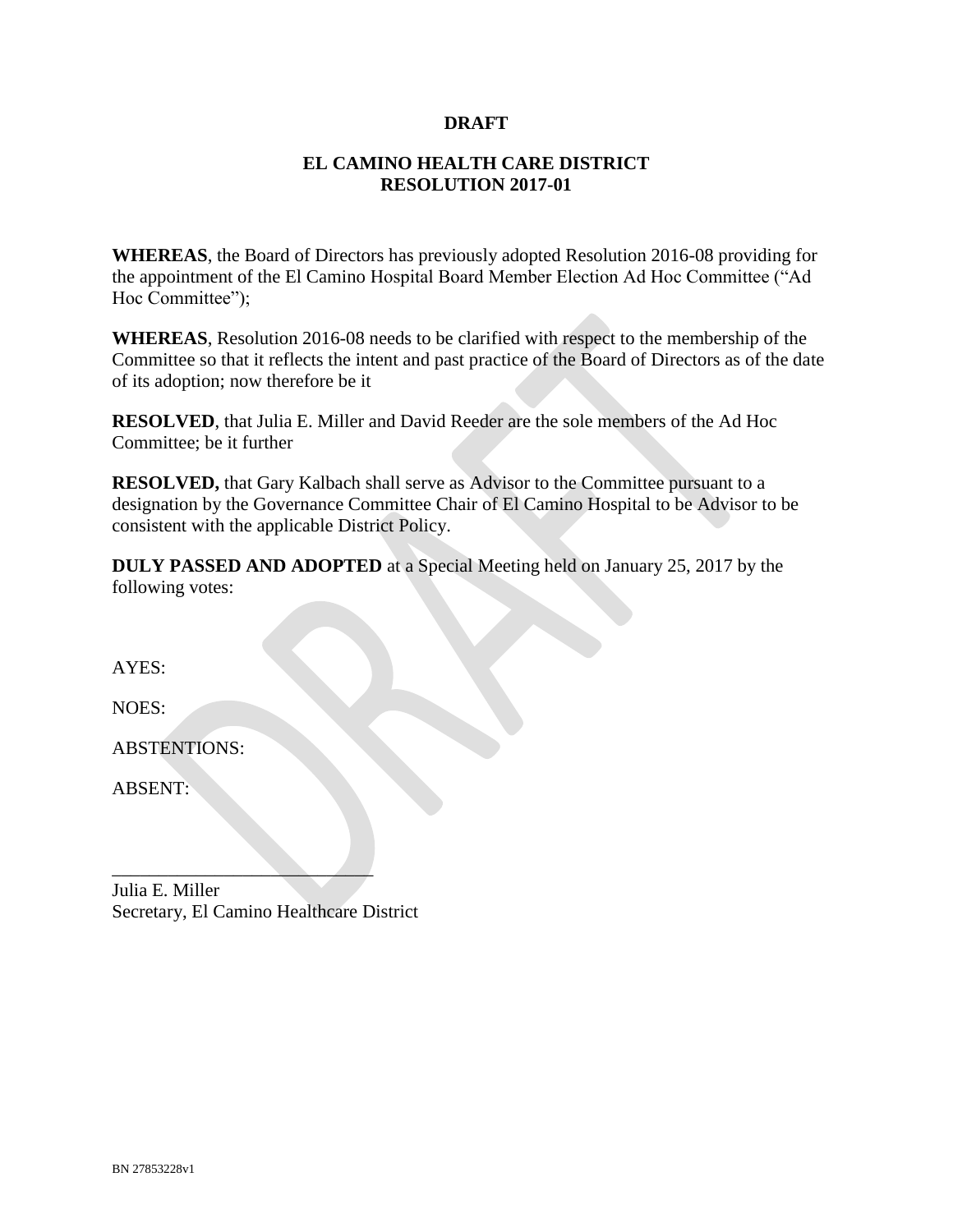

2500 Grant Road Mountain View, CA 94040 Phone: 650-940-7300 www.elcaminohealthcaredistrict.org

**BOARD OF DIRECTORS** 

#### **Process for Re- Election and Election Of Non-District Board Members To The El Camino Hospital Board of Directors.**\* Draft Revised 1-25-17

Dennis W. Chiu, ID Patricia A. Einarson, MD Julia E. Miller David Reeder John L. Zoglin

A. Timeline:

1. Previous FYQ4 – The District Board Chair shall appoint a District Director as Chair of an Ad Hoc Committee and the Board shall approve the appointment of one additional District Director as a member of the Committee. The Board shall also approve the appointment of a member of the El Camino Hospital Governance Committee (who has been referred by the Chair of the Governance Committee) as an advisor to the Ad Hoc Committee.

2. FYQ1 - Regular District Board Meeting –

. Prior to Meeting, District Board Chair (i) asks the El Camino Hospital Director, who is not also a member of the District Board whose term is next to expire (Non District Board Member "NDBM") to declare interest and (ii) informs the District Board of intent (via Board packet).

3. FYQ2 - Regular District Board Meeting

a. Prior to the Meeting, District Board Members:

i. Complete the ECH Board Competency Matrix and ECH Board Member Re-Election Report Surveys

ii. Review Position Specification in place at time of election to the Hospital Board and the ECH Board Member NDBM Job Description.

b. At the Meeting – Discuss portfolio of skills needs.

4. FYQ2 – Regular District Board Meeting –

a. Prior to the Meeting:

i. Ad Hoc committee analyzes evaluations, (3) (a) above, interviews the NDBM, and develops recommendation regarding re-election of NDBM to the Hospital Board.

ii. Hospital Board develops revised recommended Position Description if the District Board requests it to do so.

b. At the Meeting:

i. District Board considers re-election of NDBM.

ii. If NDBM is re-elected, the Hospital Board shall be notified.

iii. If NDBM is not re-elected, the District Board will authorize external recruitment of a new NDBM.

5. FYQ3 - Begin external search if necessary.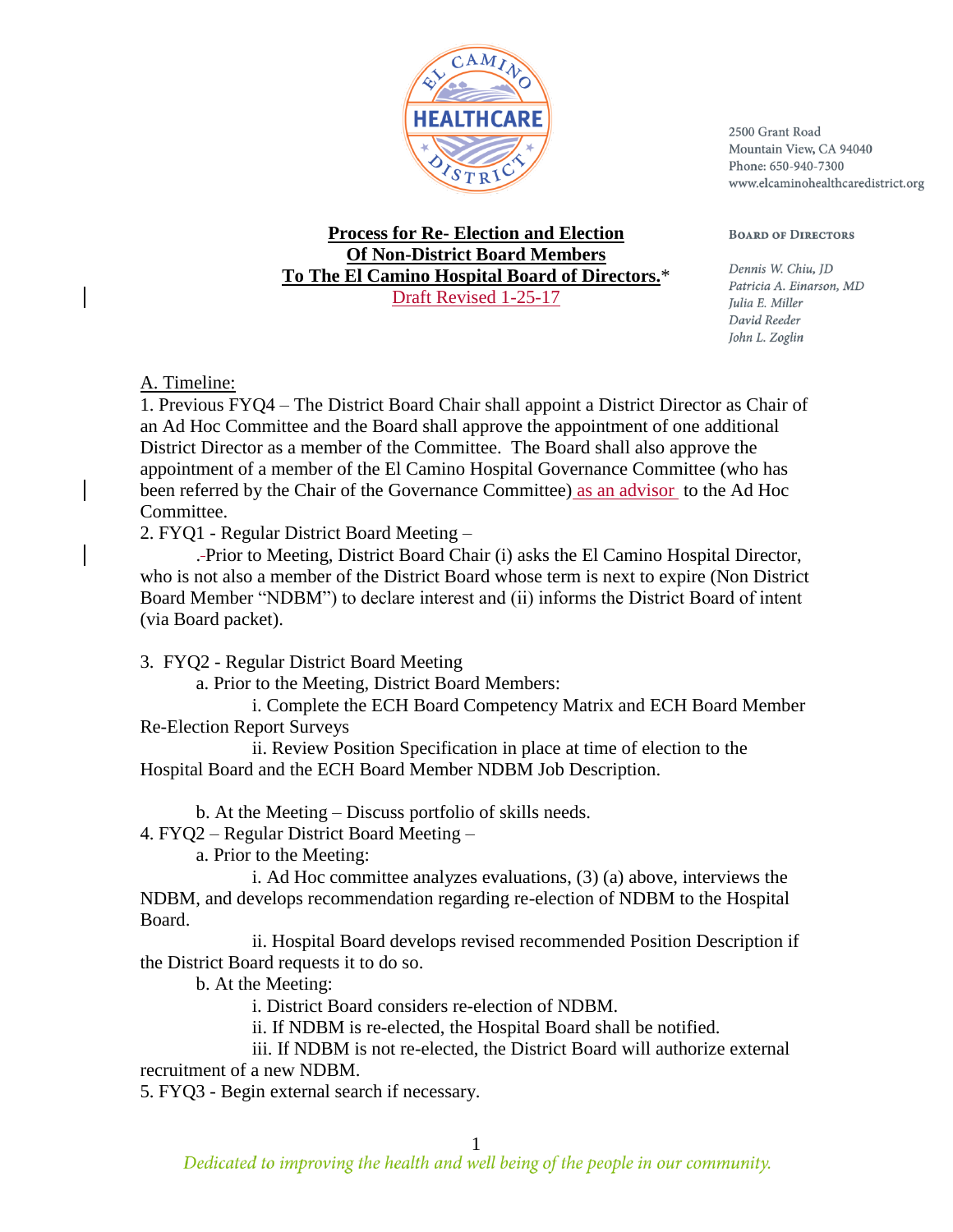6. FYQ3 - Regular District Board Meeting –

a. Ad Hoc Committee to present an interim update to the District Board.

i. Incorporate Board feedback into further recruitment efforts.

ii. Plan for interviews – direct staff to schedule.

7. FYQ4 - Regular District Board meeting –

a. Prior to the Meeting – Ad Hoc Committee to summarize interviews for the Board packet and make a recommendation to the District Board

b. District Board Considers AD Hoc Committee recommendation and votes to elect new NDBM to the Hospital Board.

8. This process to be confirmed by the District Board annually when the process is complete.

9. The following matters are delegated to the El Camino Hospital Board Governance Committee:

a. FYQ3 – Review and recommend changes to the survey tools identified in section 3(a)(i).

b. FYQ3 – Review and recommend changes to this process.

c. FYQ3 – Review and recommend changes to NDBM Position Specification and Job Description.

d. Participate in the recruitment effort of new NDBM by referring a member to adviseserve on the Ad Hoc Committee as described in #1 above.

B. General Competencies:

1. Understanding of the vital role El Camino Hospital plays in the broader region.

2. Loyalty to El Camino Hospital's charitable purposes.

3. Knowledge of healthcare reform (Affordable Care Act) implications.

4. Ability to understand and monitor the following:

a. Diverse portfolio of businesses and programs

- b. Complex partnerships with clinicians
- c. Programs to create a continuum of care
- d. Investment in technology
- e. Assumption of risk for population health
- f. Resource allocation
- g. Quality metrics

5. Commitment to continuing learning.

6. Demonstrated strategic thinking.

7. Efforts to recruit potential Advisory Committee members.

8. Understanding and support of the role the District Board plays in Governance of the  $501(c)(3)$  corporation.

C. Portfolio Skill Set:

1. Compleimentary to skill sets of other Board members (gap-filling).

2. Applicable to the then current market. (See, Competency Matrix)

D. Other Criteria:

1. Positive working relationship with other Board members.

2. Productive working relationship with the El Camino Hospital CEO.